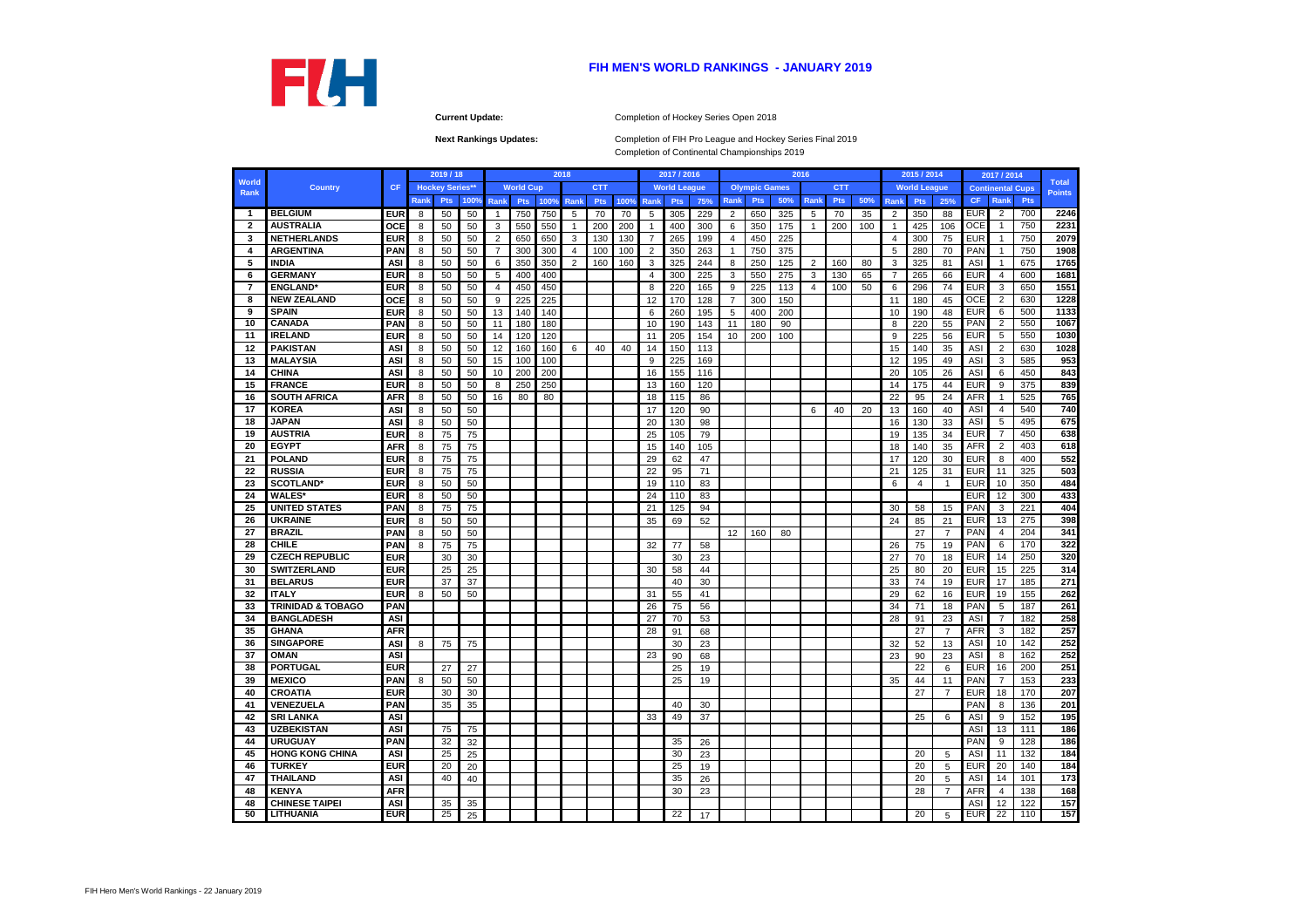| 51 | <b>SLOVAKIA</b>           | <b>EUR</b> |   | 20 | 20 |  |  |  |    | 20 | 15 |  |  |  |    | 25 | 6              | <b>EUR</b> | 23             | 95  | 136 |
|----|---------------------------|------------|---|----|----|--|--|--|----|----|----|--|--|--|----|----|----------------|------------|----------------|-----|-----|
| 52 | <b>VANUATU</b>            | <b>OCE</b> | 8 | 75 | 75 |  |  |  |    | 28 | 21 |  |  |  |    |    |                | <b>OCE</b> | 6              | 40  | 136 |
| 53 | <b>FIJI</b>               | <b>OCE</b> |   | 30 | 30 |  |  |  | 36 | 67 | 50 |  |  |  |    | 20 | 5              | <b>OCE</b> | 5              | 44  | 129 |
| 54 | <b>PAPUA NEW GUINEA</b>   | <b>OCE</b> |   |    |    |  |  |  |    | 24 | 18 |  |  |  |    | 25 | 6              | <b>OCE</b> | 3              | 104 | 128 |
| 55 | <b>MALTA</b>              | <b>EUR</b> |   |    |    |  |  |  |    |    |    |  |  |  |    |    |                | <b>EUR</b> | 21             | 125 | 125 |
| 56 | <b>GUYANA</b>             | <b>PAN</b> |   |    |    |  |  |  |    |    |    |  |  |  |    |    |                | PAN        | 10             | 119 | 119 |
| 57 | <b>PERU</b>               | <b>PAN</b> |   | 25 | 25 |  |  |  |    | 27 | 20 |  |  |  |    |    |                | <b>PAN</b> | 11             | 72  | 118 |
| 58 | <b>NIGERIA</b>            | <b>AFR</b> |   |    |    |  |  |  |    | 25 | 19 |  |  |  |    |    |                | <b>AFR</b> | 5              | 94  | 112 |
| 59 | <b>CYPRUS</b>             | <b>EUR</b> |   | 20 | 20 |  |  |  |    | 23 | 17 |  |  |  |    |    |                | <b>EUR</b> | 26             | 70  | 107 |
| 60 | <b>AZERBAIJAN</b>         | <b>EUR</b> |   |    |    |  |  |  |    |    |    |  |  |  | 31 | 80 | 20             | <b>EUR</b> | 24             | 80  | 100 |
| 61 | <b>PUERTO RICO</b>        | <b>PAN</b> |   | 30 | 30 |  |  |  |    |    |    |  |  |  |    |    |                | PAN        | 13             | 61  | 91  |
| 62 | <b>BARBADOS</b>           | <b>PAN</b> |   |    |    |  |  |  | 34 | 46 | 35 |  |  |  |    | 23 | 6              | PAN        | 15             | 50  | 90  |
| 63 | <b>GIBRALTAR</b>          | <b>EUR</b> |   | 27 | 27 |  |  |  |    |    |    |  |  |  |    |    |                | <b>EUR</b> | 28             | 60  | 87  |
| 64 | <b>ZIMBABWE</b>           | <b>AFR</b> |   | 24 | 24 |  |  |  |    |    |    |  |  |  |    |    |                | <b>AFR</b> | 6              | 60  | 84  |
| 65 | <b>PANAMA</b>             | <b>PAN</b> |   | 25 | 25 |  |  |  |    |    |    |  |  |  |    |    |                | PAN        | 14             | 56  | 81  |
| 66 | <b>SOLOMON ISLANDS</b>    | <b>OCE</b> |   | 25 | 25 |  |  |  |    | 23 | 17 |  |  |  |    |    |                | <b>OCE</b> | $\overline{7}$ | 36  | 78  |
| 66 | <b>HUNGARY</b>            | <b>EUR</b> |   |    |    |  |  |  |    |    |    |  |  |  |    |    |                | <b>EUR</b> | 25             | 75  | 75  |
| 68 | <b>NAMIBIA</b>            | <b>AFR</b> |   | 24 | 24 |  |  |  |    | 20 | 15 |  |  |  |    |    |                | <b>AFR</b> | $\overline{7}$ | 36  | 75  |
| 69 | <b>TONGA</b>              | <b>OCE</b> |   | 20 | 20 |  |  |  |    | 21 | 16 |  |  |  |    |    |                | <b>OCE</b> | 8              | 32  | 68  |
| 70 | <b>CUBA</b>               | <b>PAN</b> |   |    |    |  |  |  |    |    |    |  |  |  |    |    |                | PAN        | 12             | 67  | 67  |
| 71 | <b>FINLAND</b>            | <b>EUR</b> |   |    |    |  |  |  |    |    |    |  |  |  |    |    |                | <b>EUR</b> | 27             | 65  | 65  |
| 72 | QATAR                     | <b>ASI</b> |   |    |    |  |  |  |    | 20 | 15 |  |  |  |    |    |                | <b>ASI</b> | 17             | 42  | 57  |
| 73 | <b>SLOVENIA</b>           | <b>EUR</b> |   |    |    |  |  |  |    |    |    |  |  |  |    |    |                | <b>EUR</b> | 29             | 55  | 55  |
| 74 | <b>SAMOA</b>              | <b>OCE</b> |   |    |    |  |  |  |    |    |    |  |  |  |    | 20 | 5              | <b>OCE</b> | $\overline{4}$ | 48  | 53  |
| 75 | <b>IRAN</b>               | <b>ASI</b> |   |    |    |  |  |  |    |    |    |  |  |  |    | 28 | $\overline{7}$ | ASI        | 16             | 45  | 52  |
| 76 | <b>MACAU</b>              | <b>ASI</b> |   |    |    |  |  |  |    |    |    |  |  |  |    |    |                | <b>ASI</b> | 15             | 51  | 51  |
| 77 | <b>SWEDEN</b>             | <b>EUR</b> |   |    |    |  |  |  |    |    |    |  |  |  |    |    |                | <b>EUR</b> | 30             | 50  | 50  |
| 78 | <b>KAZAKHSTAN</b>         | <b>ASI</b> |   | 30 | 30 |  |  |  |    | 25 | 19 |  |  |  |    |    |                | <b>ASI</b> |                |     | 49  |
| 79 | <b>MYANMAR</b>            | <b>ASI</b> |   | 30 | 30 |  |  |  |    | 20 | 15 |  |  |  |    |    |                | ASI        |                |     | 45  |
| 80 | <b>DENMARK</b>            | <b>EUR</b> |   |    |    |  |  |  |    |    |    |  |  |  |    |    |                | <b>EUR</b> | 31             | 45  | 45  |
| 81 | <b>ECUADOR</b>            | <b>PAN</b> |   |    |    |  |  |  |    | 20 | 15 |  |  |  |    |    |                | PAN        | 16             | 29  | 44  |
| 82 | <b>GUATEMALA</b>          | <b>PAN</b> |   |    |    |  |  |  |    | 20 | 15 |  |  |  |    | 20 | 5              | PAN        | 19             | 22  | 42  |
| 83 | <b>NORWAY</b>             | <b>EUR</b> |   |    |    |  |  |  |    |    |    |  |  |  |    |    |                | <b>EUR</b> | 32             | 40  | 40  |
| 84 | <b>TANZANIA</b>           | <b>AFR</b> |   |    |    |  |  |  |    |    |    |  |  |  |    | 20 | 5              | <b>AFR</b> | 8              | 32  | 37  |
| 85 | <b>DOMINICAN REPUBLIC</b> | <b>PAN</b> |   |    |    |  |  |  |    |    |    |  |  |  |    | 26 | $\overline{7}$ | PAN        | 17             | 26  | 33  |
| 86 | <b>JAMAICA</b>            | <b>PAN</b> |   |    |    |  |  |  |    |    |    |  |  |  |    | 28 | $\overline{7}$ | PAN        | 18             | 24  | 31  |
| 87 | <b>BOTSWANA</b>           | <b>AFR</b> |   |    |    |  |  |  |    |    |    |  |  |  |    |    |                | <b>AFR</b> | 9              | 30  | 30  |
| 88 | <b>NEPAL</b>              | <b>ASI</b> |   | 25 | 25 |  |  |  |    |    |    |  |  |  |    |    |                | <b>ASI</b> |                |     | 25  |
| 89 | <b>ZAMBIA</b>             | <b>AFR</b> |   | 24 | 24 |  |  |  |    |    |    |  |  |  |    |    |                | <b>AFR</b> |                |     | 24  |
| 90 | <b>PARAGUAY</b>           | <b>PAN</b> |   |    |    |  |  |  |    | 28 | 21 |  |  |  |    |    |                | PAN        |                |     | 21  |
| 91 | <b>AFGHANISTAN</b>        | <b>ASI</b> |   | 20 | 20 |  |  |  |    |    |    |  |  |  |    |    |                | <b>ASI</b> |                |     | 20  |
| 91 | <b>BOLIVIA</b>            | <b>PAN</b> |   | 20 | 20 |  |  |  |    |    |    |  |  |  |    |    |                | PAN        |                |     | 20  |
| 91 | <b>INDONESIA</b>          | <b>ASI</b> |   | 20 | 20 |  |  |  |    |    |    |  |  |  |    |    |                | ASI        |                |     | 20  |
| 91 | <b>COSTA RICA</b>         | <b>PAN</b> |   | 20 | 20 |  |  |  |    |    |    |  |  |  |    |    |                | PAN        |                |     | 20  |
| 95 | <b>BRUNEI</b>             | <b>ASI</b> |   |    |    |  |  |  |    | 25 | 19 |  |  |  |    |    |                | <b>ASI</b> |                |     | 19  |
| 96 | <b>VIETNAM</b>            | <b>ASI</b> |   |    |    |  |  |  |    | 20 | 15 |  |  |  |    |    |                | <b>ASI</b> |                |     | 15  |
| 97 | <b>BULGARIA</b>           | <b>EUR</b> |   |    |    |  |  |  |    |    |    |  |  |  |    | 30 | 8              | <b>EUR</b> |                |     | 8   |

Notes

\*

\*\* Includes FIH Pro League teams at this stage

Points for Great Britain shared by England, Scotland, Wales proportionally based upon the number of matches played by players from each nation in Great Britain team.

From 2014 teams which win a World League Qualifying or Hockey Series OpenTournament receive a bonus of 25 points

Where teams have the same total of WR points, ranking is determined by the highest placement at the most recent FIH or continental event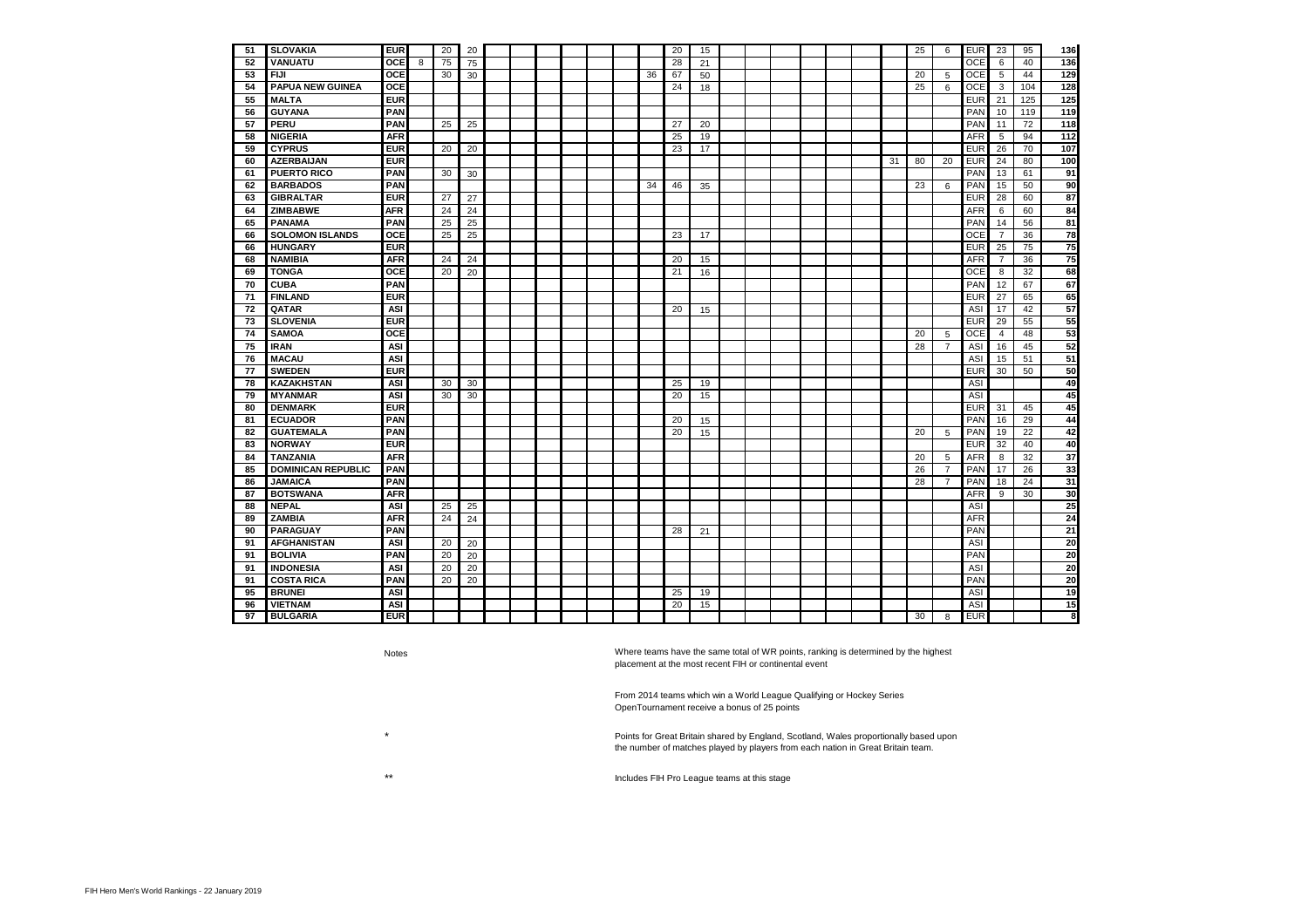|        |                |            | 2017                                    |      |      | 2015                         |     |                  |                   |                |                 | 2017            |      |            | 2016                          |     |            | 2014               |     |                  |
|--------|----------------|------------|-----------------------------------------|------|------|------------------------------|-----|------------------|-------------------|----------------|-----------------|-----------------|------|------------|-------------------------------|-----|------------|--------------------|-----|------------------|
| anking | <b>Country</b> |            | <b>Africa Cup of Nations</b>            |      |      | <b>Africa Cup of Nations</b> |     | <b>Total Pts</b> | <b>CF Ranking</b> | <b>Country</b> |                 | <b>Asia Cup</b> |      |            | <b>Asian Champions Trophy</b> |     |            | <b>Asian Games</b> |     | <b>Total Pts</b> |
|        |                | Rank       | <b>Pts</b>                              | 100% | Rank | <b>Pts</b>                   | 50% |                  |                   |                | Rank            | <b>Pts</b>      | 100% | Rank       | <b>Pts</b>                    | 75% | Rank       | <b>Pts</b>         | 25% |                  |
|        | <b>RSA</b>     |            | 525                                     | 525  |      | 525                          | 263 | 788              |                   | <b>IND</b>     |                 | 675             | 675  |            | 675                           | 506 |            | 675                | 169 | 1350             |
|        | EGY            | C          | 403                                     | 403  |      | 403                          | 201 | 604              | $\Omega$<br>∠     | <b>PAK</b>     | $\sim$          | 585             | 585  | $\sim$     | 630                           | 473 | $\sim$     | 630                | 158 | 1215             |
|        | <b>GHA</b>     | $\sim$     | 182                                     | 182  |      | 138                          | 69  | 251              | 3                 | <b>MAS</b>     | $\sim$          | 630             | 630  | ્ર         | 585                           | 439 |            | 540                | 135 | 1204             |
|        | <b>KEN</b>     |            | 138                                     | 138  |      | 182                          | 91  | 229              |                   | <b>KOR</b>     |                 | 540             | 540  |            | 540                           | 405 |            | 585                | 146 | 1091             |
|        | <b>NGR</b>     |            | 94                                      | 94   |      | 94                           | 47  | 140              |                   | <b>JPN</b>     |                 | 495             | 495  |            | 495                           | 371 |            | 495                | 124 | 990              |
|        | ZIM            | <b>DNP</b> |                                         |      |      | 60                           | 30  | 30               |                   | <b>CHN</b>     |                 | 182             | 182  |            | 450                           | 338 |            | 450                | 113 | 632              |
|        | <b>NAM</b>     | <b>DNP</b> |                                         |      |      | 36                           | 18  | 18               |                   | <b>BAN</b>     |                 | 450             | 450  | <b>DNP</b> |                               |     |            | 162                | 41  | 491              |
|        | <b>TAN</b>     | <b>DNP</b> |                                         |      |      | 32                           | 16  | 16               | 8                 | <b>OMA</b>     | <sub>8</sub>    | 162             | 162  | <b>DNP</b> |                               |     | -          | 182                | 46  | 208              |
|        | <b>BOT</b>     | <b>DNP</b> |                                         |      |      | 30                           | 15  |                  | 9                 | SRI            | 9               | 152             | 152  | <b>DNP</b> |                               |     | 10         | 142                | 35  | 187              |
|        |                |            |                                         |      |      |                              |     |                  | 10                | SIN            | 11              | 132             | 132  | <b>DNP</b> |                               |     |            | 152                | 38  | 170              |
|        |                |            | <b>EUROPEAN HOCKEY FEDERATION (MEN)</b> |      |      |                              |     |                  | 11                | <b>HKG</b>     | 10              | 142             | 142  | <b>DNP</b> |                               |     | 14         | 101                | 25  | 167              |
|        |                |            |                                         |      |      |                              |     |                  | $12 \overline{ }$ | <b>TPE</b>     | 14              | 101             | 101  | <b>DNP</b> |                               |     | 12         | 122                | 30  | 132              |
|        |                |            | 2017                                    |      |      | 2015                         |     |                  | 13                | <b>UZB</b>     | 12 <sup>2</sup> | 122             | 122  | <b>DNP</b> |                               |     | <b>DNP</b> |                    |     | 122              |
| anking | <b>Country</b> |            | <b>European Nations Cup</b>             |      |      | <b>European Nations Cup</b>  |     | <b>Total Pts</b> | 14                | <b>THA</b>     | 13              | 111             | 111  | <b>DNP</b> |                               |     | <b>DNP</b> |                    |     | 111              |
|        |                | Rank       | <b>Pts</b>                              | 100% | Rank | <b>Pts</b>                   | 50% |                  | 15                | <b>MAC</b>     | 15              | 51              | 51   | <b>DNP</b> |                               |     | <b>DNP</b> |                    |     | 51               |
|        | <b>NED</b>     |            | 750                                     | 750  |      | 750                          | 375 | 1125             | 16                | IRI            | <b>DNP</b>      |                 |      | <b>DNP</b> |                               |     | 11         | 132                | 33  | 33               |
|        | <b>BEL</b>     | $\sim$     | 700                                     | 700  |      | 550                          | 275 | 975              | 17                | QAT            | <b>DNP</b>      |                 |      | <b>DNP</b> |                               |     | 13         | 111                | 28  | 28               |

| $\cdots$   | $\tilde{\phantom{a}}$ | $\sim$ | $\sim$ | $\tilde{\phantom{a}}$ | ູ   | ິ   | $- -$ |                   |                |              |                    |      |            |                    |     |                  |
|------------|-----------------------|--------|--------|-----------------------|-----|-----|-------|-------------------|----------------|--------------|--------------------|------|------------|--------------------|-----|------------------|
| <b>ESP</b> |                       | 550    | 550    | O                     | 500 | 250 | 800   | <b>CF Ranking</b> | <b>Country</b> |              | 2017               |      |            | 2015               |     | <b>Total Pts</b> |
| <b>AUT</b> |                       | 450    | 450    | 10                    | 350 | 175 | 625   |                   |                |              | <b>Oceania Cup</b> |      |            | <b>Oceania Cup</b> |     |                  |
| <b>POL</b> |                       | 400    | 400    | 9                     | 375 | 188 | 588   |                   |                | Rank         | <b>Pts</b>         | 100% | Rank       | <b>Pts</b>         | 50% |                  |
| <b>FRA</b> | 11                    | 325    | 325    |                       | 450 | 225 | 550   |                   | AUS            |              | 750                | 750  |            | 750                | 375 | 1125             |
| SCO        |                       | 375    | 375    |                       | 325 | 163 | 538   |                   | <b>NZL</b>     | <u>.</u>     | 630                | 630  |            | 630                | 315 | 945              |
| <b>RUS</b> | $12 \overline{ }$     | 300    | 300    | o                     | 400 | 200 | 500   |                   | <b>PNG</b>     | $\sim$<br>د. | 104                | 104  | <b>DNP</b> |                    |     | 104              |
| WAL        | 10                    | 350    | 350    | 17                    | 185 | 93  | 443   |                   | <b>SAM</b>     | IJ           | 44                 | 44   |            | 48                 | 24  | 68               |
| UKR*       | 13                    | 275    | 275    | 14                    | 250 | 125 | 400   |                   | FIJ            | <b>DNP</b>   |                    |      |            | 104                | 52  | 52               |
| CZE*       | 14                    | 250    | 250    | 12                    | 300 | 150 | 400   |                   | <b>VAN</b>     |              | 48                 | 48   | <b>DNP</b> |                    |     | 48               |
| <b>SUI</b> | 15                    | 225    | 225    | 15                    | 225 | 113 | 338   |                   | SOL            | 6            | 40                 | 40   | <b>DNP</b> |                    |     | 40               |
| <b>POR</b> | 16                    | 200    | 200    | 18                    | 170 | 85  | 285   |                   | <b>TGA</b>     |              | 36                 | 36   | <b>DNP</b> |                    |     | 36               |
|            |                       |        |        |                       |     |     |       |                   |                |              |                    |      |            |                    |     |                  |

|                |                  |                 | 2017                        |      |                 | 2015                        |                 |                  | 13                | <b>UZB</b>       | 12             | 122              | 122  | <b>DNP</b>                             |                           |     | <b>DNP</b>     |
|----------------|------------------|-----------------|-----------------------------|------|-----------------|-----------------------------|-----------------|------------------|-------------------|------------------|----------------|------------------|------|----------------------------------------|---------------------------|-----|----------------|
| CF Ranking     | Country          |                 | <b>European Nations Cup</b> |      |                 | <b>European Nations Cup</b> |                 | <b>Total Pts</b> | 14                | <b>THA</b>       | 13             | 111              | 111  | <b>DNP</b>                             |                           |     | <b>DNP</b>     |
|                |                  | Rank            | Pts                         | 100% | Rank            | Pts                         | 50%             |                  | 15                | <b>MAC</b>       | 15             | 51               | 51   | <b>DNP</b>                             |                           |     | <b>DNP</b>     |
| -1             | <b>NED</b>       | $\overline{1}$  | 750                         | 750  | $\overline{1}$  | 750                         | 375             | 1125             | 16                | IRI              | <b>DNP</b>     |                  |      | <b>DNP</b>                             |                           |     | 11             |
| $\overline{2}$ | <b>BEL</b>       | $\overline{2}$  | 700                         | 700  | $\sqrt{5}$      | 550                         | 275             | 975              | 17                | QAT              | <b>DNP</b>     |                  |      | <b>DNP</b>                             |                           |     | 13             |
| 3              | ENG <sup>*</sup> | $\mathbf{3}$    | 650                         | 650  | $\overline{4}$  | 600                         | 300             | 950              |                   |                  |                |                  |      |                                        |                           |     |                |
| 4              | GER*             | $\overline{4}$  | 600                         | 600  | $\overline{2}$  | 700                         | 350             | 950              |                   |                  |                |                  |      | <b>OCEANIA HOCKEY FEDERATION (MEN)</b> |                           |     |                |
| 5              | <b>IRL</b>       | $6\phantom{1}$  | 500                         | 500  | 3               | 650                         | 325             | 825              |                   |                  |                |                  |      |                                        |                           |     |                |
| 6              | <b>ESP</b>       | 5               | 550                         | 550  | 6               | 500                         | 250             | 800              | <b>CF Rankind</b> | Country          |                | 2017             |      |                                        | 2015                      |     | <b>Total P</b> |
| $\overline{7}$ | AUT              | $\overline{7}$  | 450                         | 450  | 10              | 350                         | 175             | 625              |                   |                  |                | Oceania Cup      |      |                                        | <b>Oceania Cup</b>        |     |                |
| 8              | POL              | 8               | 400                         | 400  | 9               | 375                         | 188             | 588              |                   |                  | Rank           | <b>Pts</b>       | 100% | Rank                                   | <b>Pts</b>                | 50% |                |
| 9              | <b>FRA</b>       | 11              | 325                         | 325  | $\overline{7}$  | 450                         | 225             | 550              | -1                | <b>AUS</b>       | -1             | 750              | 750  | $\overline{\mathbf{1}}$                | 750                       | 375 | 1125           |
| 10             | SCO              | 9               | 375                         | 375  | 11              | 325                         | 163             | 538              | $\overline{2}$    | <b>NZL</b>       | $\overline{2}$ | 630              | 630  | $\overline{2}$                         | 630                       | 315 | 945            |
| 11             | <b>RUS</b>       | 12              | 300                         | 300  | $\bf8$          | 400                         | 200             | 500              | 3                 | <b>PNG</b>       | 3              | 104              | 104  | <b>DNP</b>                             |                           |     | 104            |
| 12             | <b>WAL</b>       | 10 <sup>1</sup> | 350                         | 350  | 17              | 185                         | 93              | 443              | 4                 | <b>SAM</b>       | 5              | 44               | 44   | 4                                      | 48                        | 24  | 68             |
| 13             | UKR <sup>*</sup> | 13              | 275                         | 275  | 14              | 250                         | 125             | 400              | 5                 | <b>FIJ</b>       | <b>DNP</b>     |                  |      | 3                                      | 104                       | 52  | 52             |
| 14             | $CZE^*$          | 14              | 250                         | 250  | 12              | 300                         | 150             | 400              | 6                 | <b>VAN</b>       | 4              | 48               | 48   | <b>DNP</b>                             |                           |     | 48             |
| 15             | SUI              | 15              | 225                         | 225  | 15              | 225                         | 113             | 338              | $\overline{7}$    | SOL              | 6              | 40               | 40   | <b>DNP</b>                             |                           |     | 40             |
| 16             | <b>POR</b>       | 16              | 200                         | 200  | 18              | 170                         | 85              | 285              | 8                 | <b>TGA</b>       | $\overline{7}$ | 36               | 36   | <b>DNP</b>                             |                           |     | 36             |
| 17             | BLR*             | 17              | 185                         | 185  | 20              | 140                         | 70              | 255              |                   |                  |                |                  |      |                                        |                           |     |                |
| 18             | CRO*             | 19              | 155                         | 155  | 16              | 200                         | 100             | 255              |                   |                  |                |                  |      | PAN AMERICAN HOCKEY FEDERATION (MEN)   |                           |     |                |
| 19             | <b>ITA</b>       | 18              | 170                         | 170  | 19              | 155                         | 78              | $\overline{248}$ |                   |                  |                |                  |      |                                        |                           |     |                |
| 20             | <b>TUR</b>       | 20              | 140                         | 140  | 21              | 125                         | 63              | 203              |                   |                  |                | 2017             |      |                                        | 2015                      |     |                |
| 21             | <b>MLT</b>       | 21              | 125                         | 125  | 26              | 70                          | 35              | 160              | <b>CF Ranking</b> | Country          |                | Pan American Cup |      |                                        | <b>Pan American Games</b> |     | <b>Total P</b> |
| 22             | LTU              | 22              | 110                         | 110  | 25              | 75                          | 38              | 148              |                   |                  | Rank           | <b>Pts</b>       | 100% | Rank                                   | Pts                       | 50% |                |
| 23             | <b>SVK</b>       | 23              | 95                          | 95   | 23              | 95                          | 48              | 143              | -1                | <b>ARG</b>       | -1             | 750              | 750  | $\overline{\mathbf{1}}$                | 750                       | 375 |                |
| 24             | <b>AZE</b>       | <b>DNP</b>      |                             |      | 13              | 275                         | $\frac{1}{38}$  | 138              | 2                 | CAN              | $\overline{2}$ | 550              | 550  | $\overline{2}$                         | 550                       | 275 |                |
| 25             | <b>HUN</b>       | 26              | 70                          | 70   | $\overline{27}$ | 65                          | 33              | 103              | 3                 | <b>USA</b>       | 3              | 221              | 221  | 5                                      | 187                       | 94  |                |
| 26             | <b>CYP</b>       | $\overline{27}$ | 65                          | 65   | 29              | 55                          | $\overline{28}$ | 93               | 4                 | <b>BRA</b>       | 5              | 187              | 187  | $\overline{4}$<br>$\overline{7}$       | 204                       | 102 |                |
| 27             | <b>FIN</b>       | 28              | 60                          | 60   | 28              | 60                          | 30              | 90               | 5                 | TTO*             | $\overline{4}$ | 204              | 204  |                                        | 153                       | 77  |                |
| 28             | <b>GIB</b>       | 24              | 80                          | 80   | <b>DNP</b>      |                             |                 | 80               | 6                 | CHI <sup>*</sup> | 6              | 170              | 170  | 3                                      | 221                       | 111 |                |
| 29             | <b>SLO</b>       | 25              | 75                          | 75   | <b>DNP</b>      |                             |                 | 75               | $\overline{7}$    | <b>MEX</b>       | $\overline{7}$ | 153              | 153  | 6                                      | 170                       | 85  |                |
| 30             | SWE              | <b>DNP</b>      |                             |      | 22              | 110                         | 55              | 55               | 8                 | <b>VEN</b>       | 8              | 136              | 136  | 9                                      | 128                       | 64  |                |
| 31             | <b>DEN</b>       | <b>DNP</b>      |                             |      | 24              | 80                          | 40              | 40               | 9                 | <b>URU</b>       | 9              | 128              | 128  | 12                                     | 67                        | 33  |                |
| 32             | <b>NOR</b>       | <b>DNP</b>      |                             |      | 30              | 50                          | 25              | 25               | 10 <sup>1</sup>   | <b>GUY</b>       | 10             | 119              | 119  | <b>DNP</b>                             |                           |     |                |

|    | .          | $\cdot$ $\cdot$ | .   | .   | .          | .   | $\cdot$ $\sim$ | .   |                   |                |                |                         |      |                |                           |     |                  |
|----|------------|-----------------|-----|-----|------------|-----|----------------|-----|-------------------|----------------|----------------|-------------------------|------|----------------|---------------------------|-----|------------------|
| 20 | <b>TUR</b> | 20              | 140 | 140 | 21         | 125 | 63             | 203 |                   |                |                | 2017                    |      |                | 2015                      |     |                  |
| 21 | <b>MLT</b> | 21              | 125 | 125 | 26         | 70  | 35             | 160 | <b>CF Ranking</b> | <b>Country</b> |                | <b>Pan American Cup</b> |      |                | <b>Pan American Games</b> |     | <b>Total Pts</b> |
| 22 | LTU        | 22              | 110 | 110 | 25         | 75  | 38             | 148 |                   |                | Rank           | <b>Pts</b>              | 100% | Rank           | Pts                       | 50% |                  |
| 23 | <b>SVK</b> | 23              | 95  | 95  | 23         | 95  | 48             | 143 |                   | ARG            |                | 750                     | 750  |                | 750                       | 375 | 1125             |
| 24 | AZE        | <b>DNP</b>      |     |     | 13         | 275 | 138            | 138 | $\overline{2}$    | CAN            | $\overline{2}$ | 550                     | 550  | 2              | 550                       | 275 | 824              |
| 25 | <b>HUN</b> | 26              | 70  | 70  | 27         | 65  | 33             | 103 | 3                 | <b>USA</b>     | 3              | 221                     | 221  | 5              | 187                       | 94  | 315              |
| 26 | <b>CYP</b> | 27              | 65  | 65  | 29         | 55  | 28             | 93  | $\overline{4}$    | <b>BRA</b>     | 5              | 187                     | 187  | 4              | 204                       | 102 | 289              |
| 27 | <b>FIN</b> | 28              | 60  | 60  | 28         | 60  | 30             | 90  | 5                 | TTO*           | $\overline{4}$ | 204                     | 204  | $\overline{7}$ | 153                       | 77  | 281              |
| 28 | <b>GIB</b> | 24              | 80  | 80  | <b>DNP</b> |     |                | 80  | 6                 | CHI*           | 6              | 170                     | 170  | 3              | 221                       | 111 | 281              |
| 29 | <b>SLO</b> | 25              | 75  | 75  | <b>DNP</b> |     |                | 75  | $\overline{7}$    | <b>MEX</b>     | $\overline{7}$ | 153                     | 153  | 6              | 170                       | 85  | 238              |
| 30 | SWE        | <b>DNP</b>      |     |     | 22         | 110 | 55             | 55  | 8                 | <b>VEN</b>     | 8              | 136                     | 136  | 9              | 128                       | 64  | 200              |
| 31 | <b>DEN</b> | <b>DNP</b>      |     |     | 24         | 80  | 40             | 40  | 9                 | URU            | 9              | 128                     | 128  | 12             | 67                        | 33  | 161              |
| 32 | <b>NOR</b> | <b>DNP</b>      |     |     | 30         | 50  | 25             | 25  | 10                | <b>GUY</b>     | 10             | 119                     | 119  | <b>DNP</b>     |                           |     | 119              |
|    |            |                 |     |     |            |     |                |     | 11                | <b>PER</b>     | 11             | 72                      | 72   | 15             | 50                        | 25  | 97               |
|    |            |                 |     |     |            |     |                |     | 12                | <b>CUB</b>     | <b>DNP</b>     |                         |      | 8              | 136                       | 68  | 68               |
|    |            |                 |     |     |            |     |                |     | 13                | <b>PUR</b>     | 12             | 67                      | 67   | <b>DNP</b>     |                           |     | 67               |
|    |            |                 |     |     |            |     |                |     | 14                | <b>PAN</b>     | 13             | 61                      | 61   | <b>DNP</b>     |                           |     | 61               |
|    |            |                 |     |     |            |     |                |     | 15                | <b>BAR</b>     | <b>DNP</b>     |                         |      | 10             | 119                       | 60  | 60               |
|    |            |                 |     |     |            |     |                |     | 16                | ECU            | 14             | 56                      | 56   | <b>DNP</b>     |                           |     | 56               |
|    |            |                 |     |     |            |     |                |     | 17                | <b>DOM</b>     | <b>DNP</b>     |                         |      | 11             | 72                        | 36  | 36               |
|    |            |                 |     |     |            |     |                |     | 18                | <b>JAM</b>     | <b>DNP</b>     |                         |      | 13             | 61                        | 31  | 31               |
|    |            |                 |     |     |            |     |                |     | 19                | <b>GUA</b>     | <b>DNP</b>     |                         |      | 14             | 56                        | 28  | 28               |
|    |            |                 |     |     |            |     |                |     |                   |                |                |                         |      |                |                           |     |                  |

# **PAN AMERICAN HOCKEY FEDERATION (MEN)**



# *CONTINENTAL RANKINGS -- MEN OCTOBER 2017*

# **ASIAN HOCKEY FEDERATION (MEN)**

|                   |                |            | 2017                         |      |             | 2015                         |     |                  |                   |            |        | 2017       |
|-------------------|----------------|------------|------------------------------|------|-------------|------------------------------|-----|------------------|-------------------|------------|--------|------------|
| <b>CF Ranking</b> | <b>Country</b> |            | <b>Africa Cup of Nations</b> |      |             | <b>Africa Cup of Nations</b> |     | <b>Total Pts</b> | <b>CF Ranking</b> | Country    |        | Asia C     |
|                   |                | Rank       | <b>Pts</b>                   | 100% | <b>Rank</b> | <b>Pts</b>                   | 50% |                  |                   |            | Rank   | <b>Pts</b> |
|                   | <b>RSA</b>     |            | 525                          | 525  |             | 525                          | 263 | 788              |                   | <b>IND</b> |        | 675        |
|                   | EGY            | っ          | 403                          | 403  | 2           | 403                          | 201 | 604              | 2                 | <b>PAK</b> | 3      | 585        |
|                   | <b>GHA</b>     | 3          | 182                          | 182  | 4           | 138                          | 69  | 251              | 3                 | <b>MAS</b> | ົ<br>∠ | 630        |
|                   | <b>KEN</b>     | 4          | 138                          | 138  | 3           | 182                          | 91  | <b>229</b>       | 4                 | <b>KOR</b> |        | 540        |
| 5.                | <b>NGR</b>     | 5          | 94                           | 94   | 5           | 94                           | 47  | 140I             | 5                 | <b>JPN</b> | 5      | 495        |
| 6                 | ZIM            | <b>DNP</b> |                              |      | 6           | 60                           | 30  | 30               | 6                 | <b>CHN</b> |        | 182        |
|                   | <b>NAM</b>     | <b>DNP</b> |                              |      |             | 36                           | 18  | 18               |                   | <b>BAN</b> | 6      | 450        |
|                   | TAN            | <b>DNP</b> |                              |      | 8           | 32                           | 16  | 16               | 8                 | <b>OMA</b> | 8      | 162        |
|                   | <b>BOT</b>     | <b>DNP</b> |                              |      | 9           | 30                           | 15  | 15               | 9                 | <b>SRI</b> | 9      | 152        |

**NOTE: The ranking points allocated to each country are to establish Continental Ranking ONLY. Separate points are then allocated to each country based upon the weightings fixed for each CF** 

# **OCEANIA HOCKEY FEDERATION (MEN)**

| EUROPEAN HOCKEY FEDERATION (MEN) |
|----------------------------------|
|----------------------------------|

# **AFRICAN HOCKEY FEDERATION (MEN)**